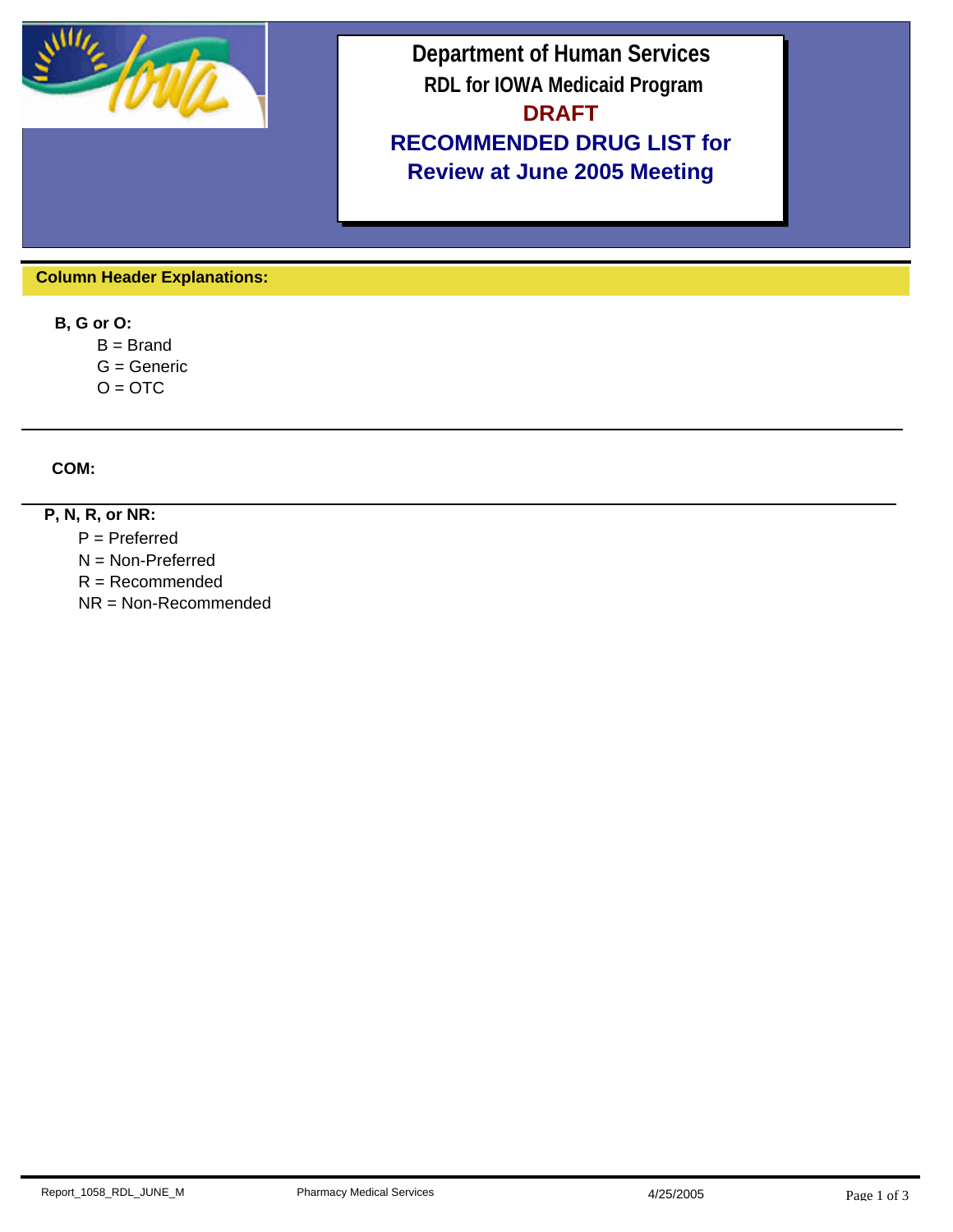| <u>B,</u><br>$\underline{G}$         | COM                             | $\underline{P}$ .<br>$\underline{\mathbf{N}}$ | Therapeutic Category                                      | <u>B,</u><br><u>G,</u> | COM                                                                | $\underline{P}$<br>$\underline{\mathbf{N}}$                                        | <b>Therapeutic Category</b>                                     |  |  |  |
|--------------------------------------|---------------------------------|-----------------------------------------------|-----------------------------------------------------------|------------------------|--------------------------------------------------------------------|------------------------------------------------------------------------------------|-----------------------------------------------------------------|--|--|--|
| $or$<br>$\overline{0}$               |                                 | R, or<br>NR                                   |                                                           | $or$<br>$\Omega$       |                                                                    | <u>R, or</u><br>$\overline{\text{NR}}$                                             |                                                                 |  |  |  |
|                                      | <b>RDL</b>                      |                                               |                                                           | $\, {\bf B}$           |                                                                    | $\mathbb{R}$                                                                       | THIOGUANINE                                                     |  |  |  |
| <b>ANTIHEMOPHILIC AGENTS</b>         |                                 |                                               |                                                           |                        |                                                                    | <b>ANTINEOPLASTICS - AROMATASE INHIBITORS</b>                                      |                                                                 |  |  |  |
| B                                    |                                 | R                                             | HEMOFIL M HUMAN                                           | B                      |                                                                    | <b>NR</b>                                                                          | <b>ARIMIDEX</b>                                                 |  |  |  |
| $\, {\bf B}$                         |                                 | R                                             | MONARC-M                                                  | $\mathbf B$            |                                                                    | $\mathbb{R}$                                                                       | <b>AROMASIN</b>                                                 |  |  |  |
| $\, {\bf B}$                         |                                 | $\mathbb{R}$                                  | <b>KOATE-DVI</b>                                          | B                      |                                                                    | <b>NR</b>                                                                          | <b>FEMARA</b>                                                   |  |  |  |
| B                                    |                                 | R                                             | <b>RECOMBINATE</b>                                        |                        | ANTINEOPLASTICS - CARDIAC PROTECTIVE AGENTS                        |                                                                                    |                                                                 |  |  |  |
| $\, {\bf B}$                         |                                 | $\mathbb{R}$                                  | <b>HELIXATE FS</b>                                        | B                      |                                                                    | $\mathbb{R}$<br><b>ZINECARD</b>                                                    |                                                                 |  |  |  |
| B                                    |                                 | <b>NR</b>                                     | <b>ADVATE</b>                                             |                        |                                                                    |                                                                                    |                                                                 |  |  |  |
| $\, {\bf B}$                         |                                 | $\mathbb{R}$                                  | <b>HUMATE-P</b>                                           | B                      |                                                                    | <b>NR</b>                                                                          | <b>ANTINEOPLASTICS - COMBINATIONS</b><br>IFEX/MESNEX COMBO PACK |  |  |  |
| G                                    |                                 | NR.                                           | antiinhibitor coagulant complex for inj                   | G                      |                                                                    | $\mathbb{R}$                                                                       |                                                                 |  |  |  |
| B                                    |                                 | R                                             | <b>NOVOSEVEN</b>                                          |                        |                                                                    |                                                                                    | ifosfamide & mesna inj kit 1000-1000 mg                         |  |  |  |
| $\mathbf B$                          |                                 | $\mathbb{R}$                                  | <b>MONONINE</b>                                           |                        |                                                                    |                                                                                    | ANTINEOPLASTICS - ESTROGEN RECEPTOR ANTAGONIST                  |  |  |  |
| B                                    |                                 | $\mathbb{R}$                                  | <b>BENEFIX</b>                                            | B                      |                                                                    | R                                                                                  | <b>FASLODEX</b>                                                 |  |  |  |
|                                      |                                 |                                               | <b>ANTINEOPLASTICS - ALKYLATING AGENTS</b>                |                        |                                                                    |                                                                                    | <b>ANTINEOPLASTICS - ESTROGENS</b>                              |  |  |  |
| B                                    |                                 | $\mathbb R$                                   | <b>MYLERAN</b>                                            | B                      |                                                                    | $\mathbb{R}$                                                                       | <b>EMCYT</b>                                                    |  |  |  |
| B                                    |                                 | $\mathbb{R}$                                  | <b>BUSULFEX</b>                                           |                        |                                                                    |                                                                                    | <b>ANTINEOPLASTICS - FOLIC ACID ANTAGONISTS RESCUE</b>          |  |  |  |
| B                                    |                                 | <b>NR</b>                                     | PLATINOL AQ                                               | G                      |                                                                    | $\mathbb{R}$                                                                       | leucovorin calcium                                              |  |  |  |
| G                                    |                                 | $\mathbb{R}$                                  | cisplatin inj 1 mg/ml                                     |                        |                                                                    |                                                                                    |                                                                 |  |  |  |
|                                      |                                 |                                               |                                                           | $\, {\bf B}$           | ANTINEOPLASTICS - IMIDAZOTETRAZINES<br>${\bf R}$<br><b>TEMODAR</b> |                                                                                    |                                                                 |  |  |  |
|                                      |                                 |                                               | <b>ANTINEOPLASTICS - ANTIADRENALS</b>                     |                        |                                                                    |                                                                                    |                                                                 |  |  |  |
| B                                    |                                 | $\mathbb{R}$                                  | <b>LYSODREN</b>                                           |                        |                                                                    |                                                                                    | <b>ANTINEOPLASTICS - INTERLEUKINS</b>                           |  |  |  |
|                                      |                                 |                                               | <b>ANTINEOPLASTICS - ANTIANDROGENS</b>                    | B                      |                                                                    | $\mathbb{R}$                                                                       | <b>PROLEUKIN</b>                                                |  |  |  |
| В                                    |                                 | R                                             | <b>CASODEX</b>                                            |                        | <b>ANTINEOPLASTICS - LHRH ANALOGS</b>                              |                                                                                    |                                                                 |  |  |  |
| $\, {\bf B}$                         |                                 | $\mathbb{R}$                                  | <b>EULEXIN</b>                                            | B                      |                                                                    | R                                                                                  | <b>ZOLADEX</b>                                                  |  |  |  |
| ${\bf G}$                            |                                 | <b>NR</b>                                     | flutamide cap 125 mg                                      | $\mathbf B$            |                                                                    | $\mathbb{R}$                                                                       | LUPRON DEPOT-PED                                                |  |  |  |
| B                                    |                                 | $\mathbb{R}$                                  | <b>NILANDRON</b>                                          | B                      |                                                                    | $\mathbb{R}$                                                                       | <b>LUPRON DEPOT</b>                                             |  |  |  |
| <b>ANTINEOPLASTICS - ANTIBIOTICS</b> |                                 |                                               |                                                           |                        | <b>ANTINEOPLASTICS - MISC.</b>                                     |                                                                                    |                                                                 |  |  |  |
| B                                    |                                 | <b>NR</b>                                     | <b>BLENOXANE</b>                                          | $\, {\bf B}$           |                                                                    | <b>NR</b>                                                                          | <b>HYDREA</b>                                                   |  |  |  |
| G                                    |                                 | $\mathbb{R}$                                  | bleomycin sulfate for inj 15 unit                         | $\mathbf B$            |                                                                    | <b>NR</b>                                                                          | <b>DROXIA</b>                                                   |  |  |  |
| B                                    |                                 | NR                                            | <b>ADRIAMYCIN PFS</b>                                     | ${\bf G}$              |                                                                    | $\mathbb R$                                                                        | hydroxyurea cap 500 mg                                          |  |  |  |
| ${\bf G}$                            |                                 | $\mathbb{R}$                                  | doxorubicin hcl inj 2 mg/ml                               | $\mathbf B$            |                                                                    | $\mathbb{R}$                                                                       | <b>MATULANE</b>                                                 |  |  |  |
| $\, {\bf B}$                         |                                 | $\mathbb{R}$                                  | <b>DOXIL</b>                                              | $\mathbf B$            |                                                                    | <b>NR</b>                                                                          | ROFERON-A                                                       |  |  |  |
|                                      |                                 |                                               |                                                           | $\bf{B}$               |                                                                    | <b>NR</b>                                                                          | <b>INTRON-A W/DILUENT</b>                                       |  |  |  |
| B                                    |                                 | NR                                            | <b>ANTINEOPLASTICS - ANTIESTROGENS</b><br><b>NOLVADEX</b> | $\mathbf B$            |                                                                    | NR                                                                                 | <b>INTRON-A</b>                                                 |  |  |  |
|                                      |                                 |                                               |                                                           | $\mathbf B$            |                                                                    | NR                                                                                 | <b>ACTIMMUNE</b>                                                |  |  |  |
| ${\bf G}$                            |                                 | $\mathbb{R}$                                  | tamoxifen citrate                                         |                        |                                                                    |                                                                                    |                                                                 |  |  |  |
| $\, {\bf B}$                         | $\mathbb{R}$<br><b>FARESTON</b> |                                               |                                                           |                        |                                                                    | <b>ANTINEOPLASTICS - MITOTIC INHIBITORS</b><br>$\mathbb R$<br><b>TAXOTERE</b><br>B |                                                                 |  |  |  |
|                                      |                                 |                                               | ANTINEOPLASTICS - ANTIMETABOLITES                         | ${\bf G}$              |                                                                    | NR                                                                                 | etoposide cap 50 mg                                             |  |  |  |
| B                                    |                                 | R                                             | <b>XELODA</b>                                             | $\bf{B}$               |                                                                    | ${\mathbb R}$                                                                      | <b>VEPESID</b>                                                  |  |  |  |
| $\, {\bf B}$                         |                                 | $\mathbb{R}$                                  | CYTOSAR-U                                                 | G                      |                                                                    | <b>NR</b>                                                                          | etoposide inj 20 mg/ml                                          |  |  |  |
| ${\bf G}$                            |                                 | NR.                                           | cytarabine                                                | $\bf{B}$               |                                                                    |                                                                                    |                                                                 |  |  |  |
| B                                    |                                 | NR.                                           | <b>DEPOCYT</b>                                            |                        |                                                                    | $\mathbb R$                                                                        | <b>TAXOL</b>                                                    |  |  |  |
| $\, {\bf B}$                         |                                 | NR                                            | <b>FLUOROURACIL</b>                                       | G                      |                                                                    | NR                                                                                 | paclitaxel iv conc 6 mg/ml                                      |  |  |  |
| G                                    |                                 | $\mathbb{R}$                                  | fluorouracil inj 50 mg/ml                                 | G                      |                                                                    | $\mathbb R$                                                                        | vincristine sulfate iv soln 1 mg/ml                             |  |  |  |
| B                                    |                                 | $\mathbb{R}$                                  | <b>GEMZAR</b>                                             | $\mathbf B$            |                                                                    | $\mathbb R$                                                                        | VINBLASTINE SULFATE                                             |  |  |  |
|                                      |                                 |                                               | <b>PURINETHOL</b>                                         | $\mathbf B$            |                                                                    | $\mathbb R$                                                                        | <b>NAVELBINE</b>                                                |  |  |  |
| B                                    |                                 | $\mathbb{R}$                                  |                                                           |                        |                                                                    |                                                                                    |                                                                 |  |  |  |
| G                                    |                                 | NR                                            | mercaptopurine tab 50 mg                                  |                        |                                                                    |                                                                                    | ANTINEOPLASTICS - NITROGEN MUSTARDS                             |  |  |  |
| G                                    |                                 | $\mathbb R$                                   | methotrexate sodium tab 2.5 mg (base equiv)               | $\, {\bf B}$           |                                                                    | $\mathbb R$                                                                        | <b>LEUKERAN</b>                                                 |  |  |  |
| B                                    |                                 | $\mathbb{R}$                                  | TREXALL                                                   | $\mathbf B$            |                                                                    | $\mathbb R$                                                                        | CYTOXAN TAB                                                     |  |  |  |